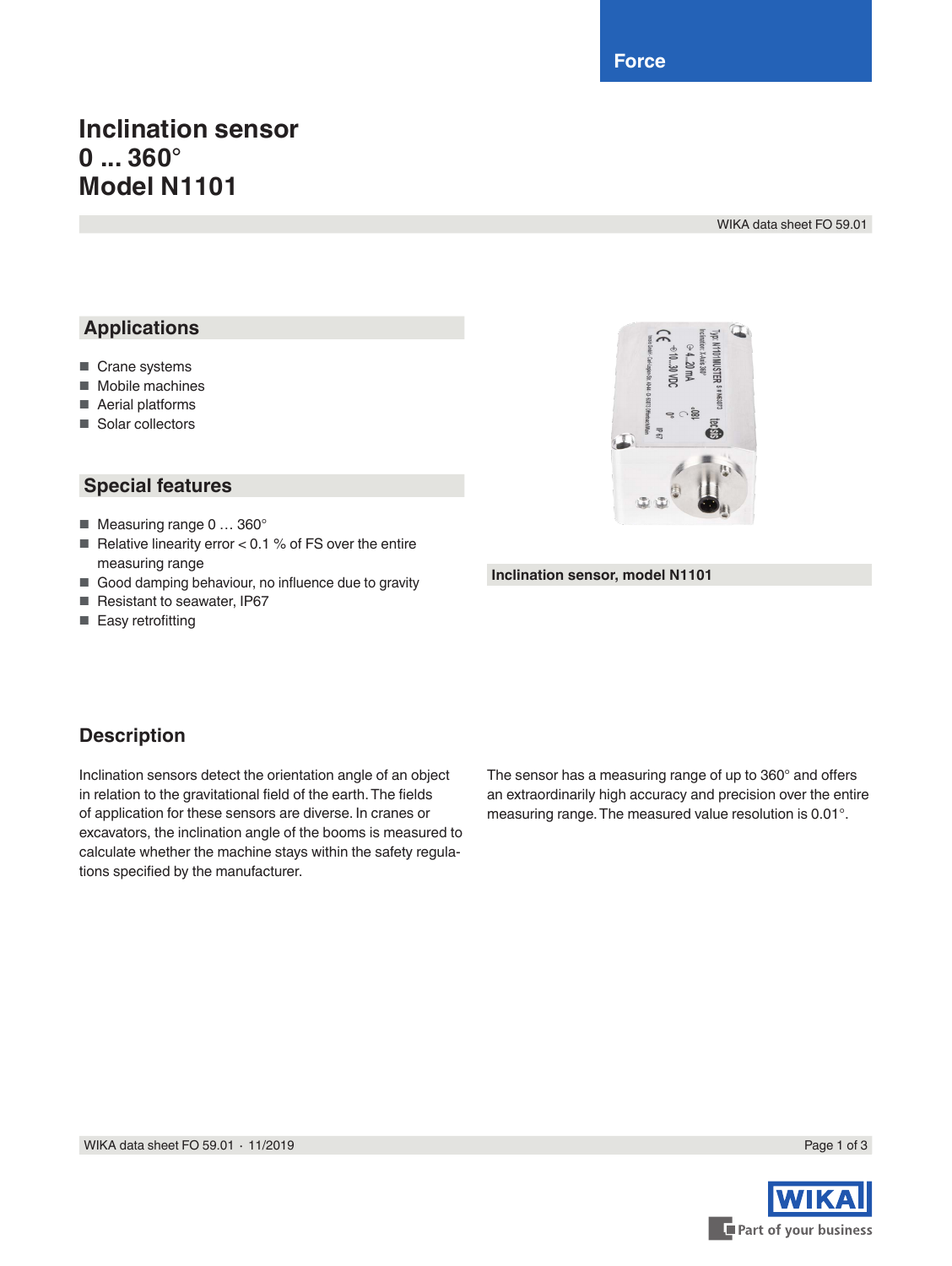# **Specifications**

| Model N1101                                                                                                                        |                                                                                                                                                                                         |  |
|------------------------------------------------------------------------------------------------------------------------------------|-----------------------------------------------------------------------------------------------------------------------------------------------------------------------------------------|--|
| <b>Measuring range</b><br>■ Standard<br>Optional                                                                                   | $0360^{\circ}$<br>Other measuring ranges possible $0 \dots 90^\circ$ , -10 $^\circ \dots +115^\circ$                                                                                    |  |
| Relative linearity error d <sub>lin</sub><br>$\blacksquare$ < 100°<br>$\blacksquare$ > 100°                                        | $< 0.1^{\circ}$<br>$< 0.1 %$ of FS                                                                                                                                                      |  |
| Relative reversibility error v                                                                                                     | $< 0.05 %$ of FS                                                                                                                                                                        |  |
| <b>Resolution</b>                                                                                                                  | $< 0.01$ °                                                                                                                                                                              |  |
| <b>Cross slope error</b><br>$\blacksquare$ $\leq$ 10 $^{\circ}$<br>$\blacksquare$ $\leq$ 45 $\degree$                              | $< 0.05^{\circ}$<br>$< 0.20^\circ$                                                                                                                                                      |  |
| Service temperature $B_{T, G}$                                                                                                     | $-40+85$ °C                                                                                                                                                                             |  |
| Temperature effect on<br>$\blacksquare$ the characteristic value TK <sub>c</sub><br>$\blacksquare$ the zero signal TK <sub>0</sub> | $0.0016$ % of FS/K<br>0.0016 % of FS/K                                                                                                                                                  |  |
| <b>Electrical connection</b>                                                                                                       | M <sub>12</sub> x 1, cable (others on request)                                                                                                                                          |  |
| <b>Output signal</b><br>(rated characteristic value) C <sub>nom</sub>                                                              | 4  20 mA, 3-wire                                                                                                                                                                        |  |
| <b>Voltage supply</b>                                                                                                              | DC936V                                                                                                                                                                                  |  |
| Material of the measuring body                                                                                                     | Aluminium (resistant to seawater)                                                                                                                                                       |  |
| <b>Salt spray testing</b>                                                                                                          | DIN EN 60068-2-52                                                                                                                                                                       |  |
| Ingress protection (per IEC/EN 60529)                                                                                              | IP67                                                                                                                                                                                    |  |
| <b>EMC</b>                                                                                                                         | 61326-1 IEC:2012, DIN EN 61000-4 Part 2, Part 3, Part 4, Part 6, Part 8, Part 9, Part 10;<br>DIN ISO 7637 Part 2, DIN ISO 11452 Part 2, Part 4, Part 5; DIN EN 55025 Part 6.3, Part 6.4 |  |

## **Dimensions in mm**